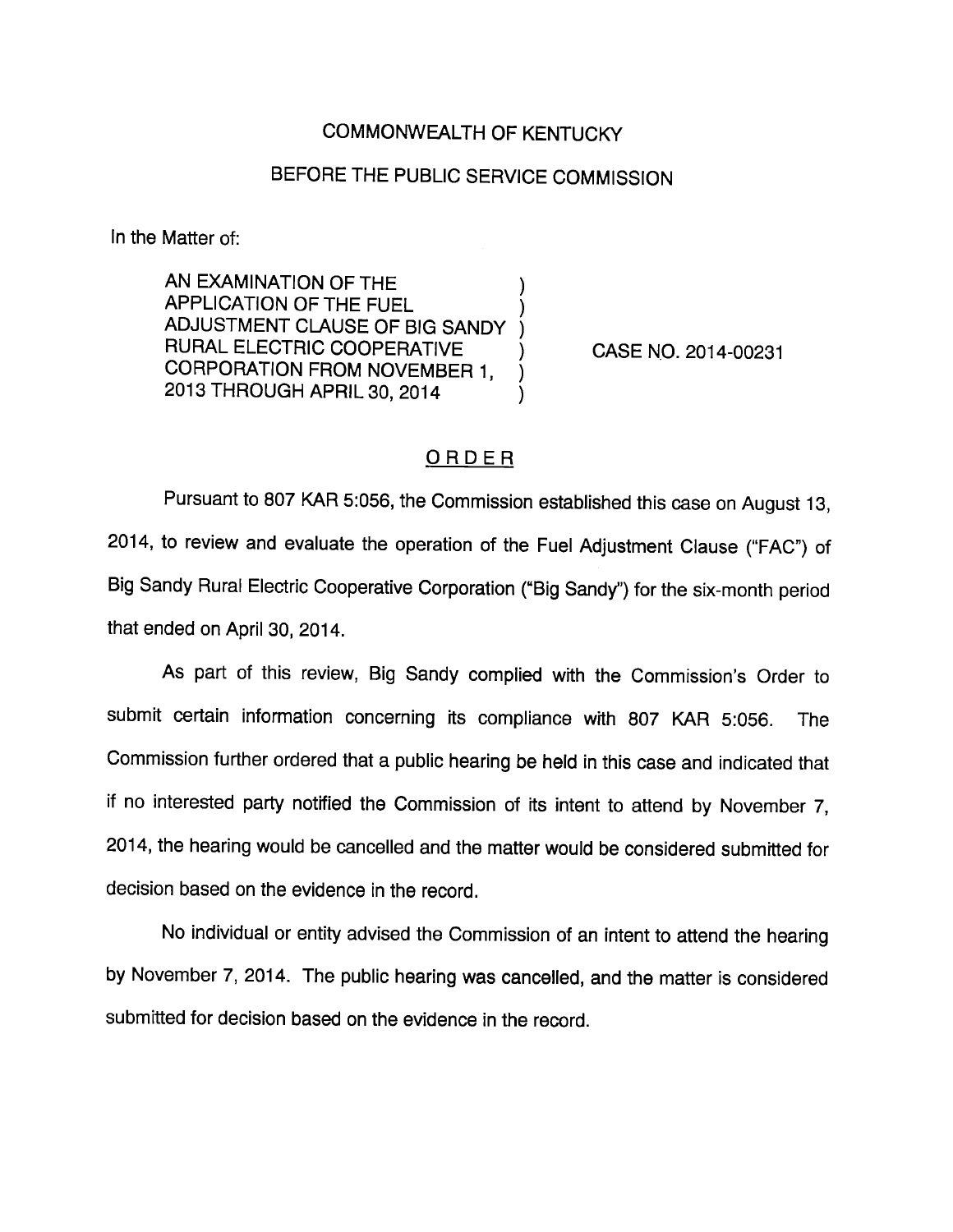The Commission, having considered the evidence in the record and being otherwise sufficiently advised, finds no evidence that Big Sandy has improperly calculated or applied its FAG charge.

IT IS THEREFORE ORDERED that the charges and credits applied by Big Sandy through the FAG for the period November 1, 2013, through April 30, 2014, are approved.



**ATTES** Executive Director

Case No. 2014-00231